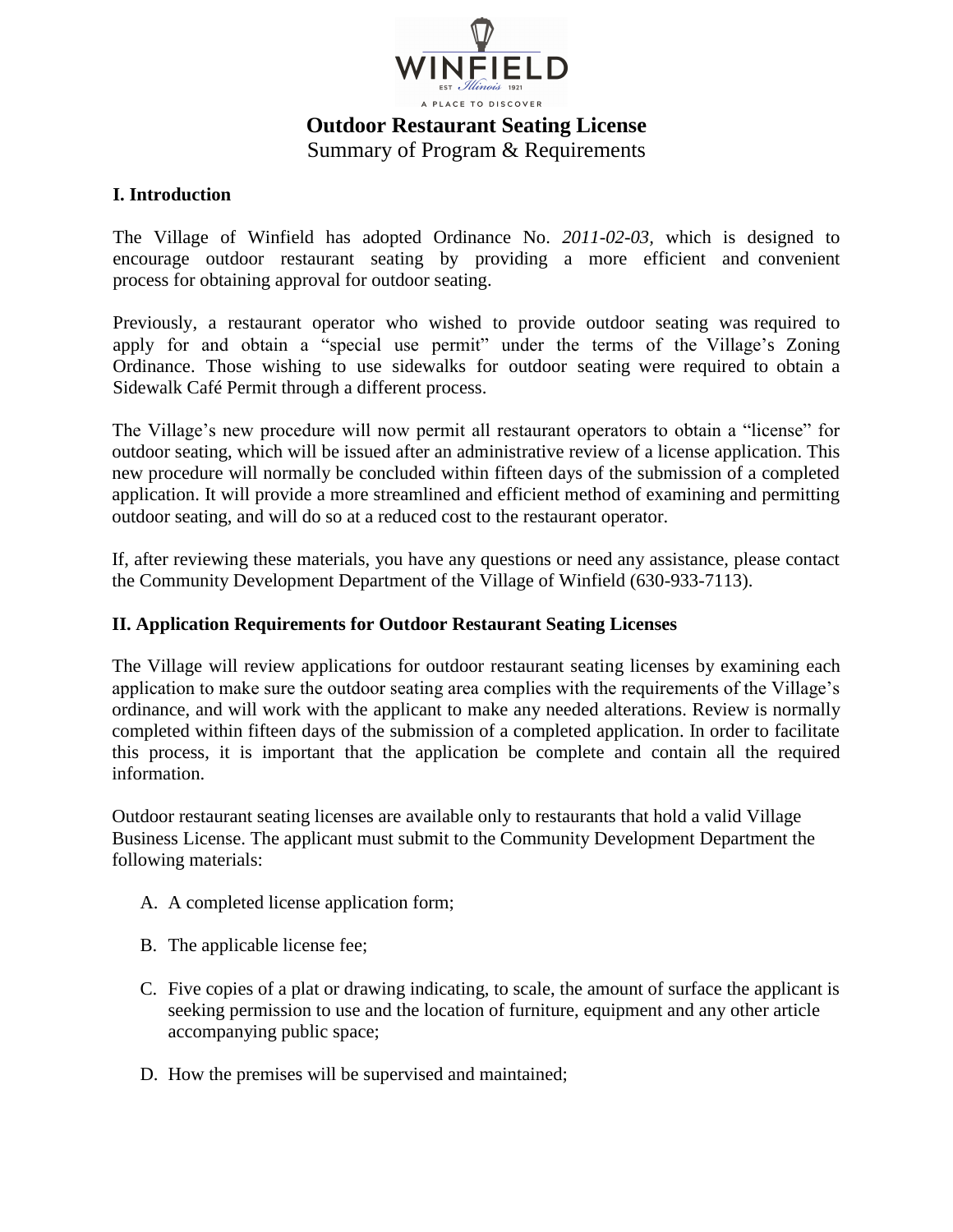- E. Description or photo of furniture to be used;
- F. Number of patrons to be accommodated;
- G. Description of the food and drink to be offered for sale.

## **III. Additional Application Requirements for Licenses Permitting the Use of the Public Sidewalk**

If the outdoor seating area is proposed to be located on a Village sidewalk or other public rightof-way the application must also include the following:

- A. A written plan detailing the measures which the applicant expects to take to ensure compliance with the conditions established hereby for an Outdoor Restaurant Seating license.
- B. The Licensee shall submit a plan showing the manner in which the furnishings and equipment will be stored during the hours that the Outdoor Restaurant Seating portion of the restaurant is closed. The plan shall be subject to the Village's approval. All furnishings and equipment left outside shall be moved as close to the building wall as may be practical during the hours when not in use.
- C. The Licensee shall be responsible for the maintenance and upkeep of the public property used for the Outdoor Restaurant Seating and the replacement of damaged public property, including brick pavers. No furniture or furnishings may be attached by any means to the Public Area or any other public property. Maintenance shall include daily cleaning of the area by an employee of the Licensee.
- D. The holder of any permit shall obtain and keep in full effect at all times commercial general liability (CGL) and, if necessary, commercial umbrella insurance with a limit of not less than \$500,000 each occurrence; and in the event liquor is being served, such limit shall be not less than \$1,000,000. If such CGL insurance contains a general aggregate limit, it shall apply separately to this location. Said insurance shall cover liability arising from premises, operations, independent contractors, personal injury and advertising injury, and liability assumed under an insured contract (including the tort liability of another assumed in a business contract).

The Village shall be included as an additional insured under the CGL, and under the commercial umbrella, if any. This insurance shall apply as primary insurance with respect to any other insurance or self-insurance afforded to the Village. This coverage shall apply as primary insurance with respect to any other insurance or self-insurance afforded to the Village. Any insurance or self-insurance maintained by the Village shall be excess of the permit holder's insurance and shall not contribute with it.

The permit holder shall maintain workers compensation as required by statute and employers liability insurance. The commercial umbrella and/or employers liability limits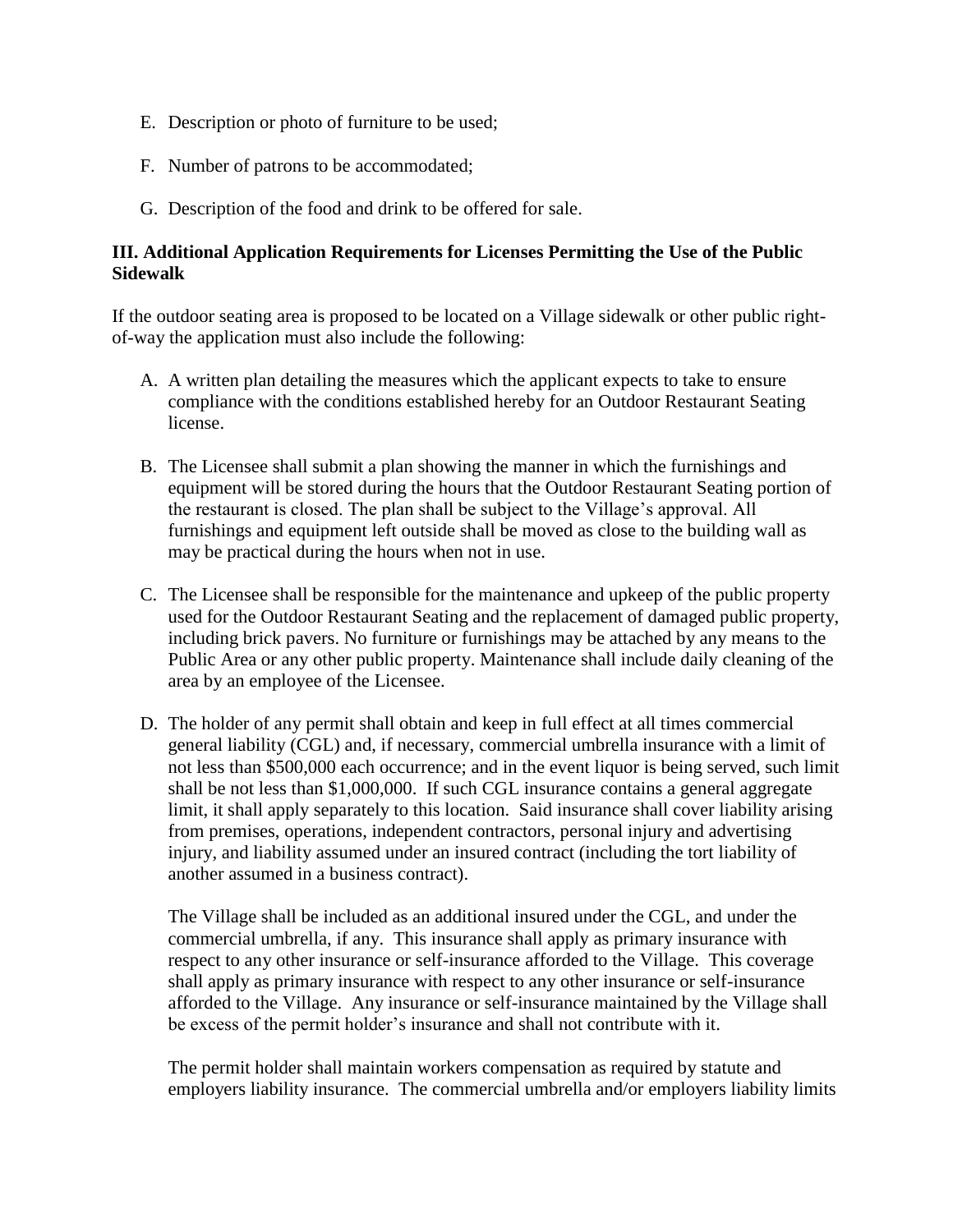shall not be less than \$1,000,000 each accident for bodily injury by accident or \$1,000,000 each employee for bodily injury by disease.

If the Village has not been included as an additional insured under Commercial General and Umbrella Liability Insurance required in this Contract, the permit holder waives all rights against the Village and its officers, officials, employees, volunteers and agents for recovery of damages arising out of or incident to the permit operations. The Worker's Compensation policy shall be endorsed with a waiver of subrogation in favor of the Village for all activities of the permit holder, its employees, agents and subcontractors.

As part of the permit application, the permit holder shall furnish the Village with a certificate(s) of insurance and applicable policy endorsement(s), executed by a duly authorized representative of each insurer, showing compliance with the insurance requirements set forth above.

All certificates shall provide for 30 days' written notice to the Village prior to the cancellation or material change of any insurance referred to therein. Written notice to the Village shall be by certified mail, return receipt requested.

Acceptability of Insurers - For insurance companies which obtain a rating from A. M. Best, that rating should be no less than A VII using the most recent edition of the A. M Best's Key Rating Guide. If the Best's rating is less than A VII or a Best's rating is not obtained, the Village has the right to reject insurance written by an insurer it deems unacceptable.

E. To the fullest extent permitted by law, the permit holder shall indemnify and hold harmless the Village and its officers, officials, employees, volunteers and agents from and against all claims, damages, losses and expenses, including but not limited to legal fees (attorneys' and paralegal fees and court costs), arising out of or resulting from the permit operations, provided that any such claim, damage, loss or expense (i) is attributable to bodily injury, sickness, disease or death, or injury to or destruction of tangible property, other than the work itself, including the loss of use resulting from and (ii) is caused in whole or in part by any wrongful or negligent act or omission of the permit holder, any Subcontractor, anyone directly or indirectly employed by any of them or anyone for whose acts any of them may be liable, regardless of whether or not it is caused in part by a party indemnified hereunder. Such obligation shall not be construed to negate, abridge, or otherwise reduce any other right or obligation of indemnity which would otherwise exist as to any party or person described in this Paragraph. The permit holder shall similarly protect, indemnify and hold and save harmless the Village, it's officers, officials, employees, volunteers and agents and from any and all claims, costs, causes, actions and expenses including but not limited to legal fees, incurred by reason of the permit holder's breach of any of its obligations under, or permit holder's default of, any provision of the permit or any ordinance, statute, law or regulation.

#### **IV. Operating Requirements for the Outdoor Restaurant Seating Areas**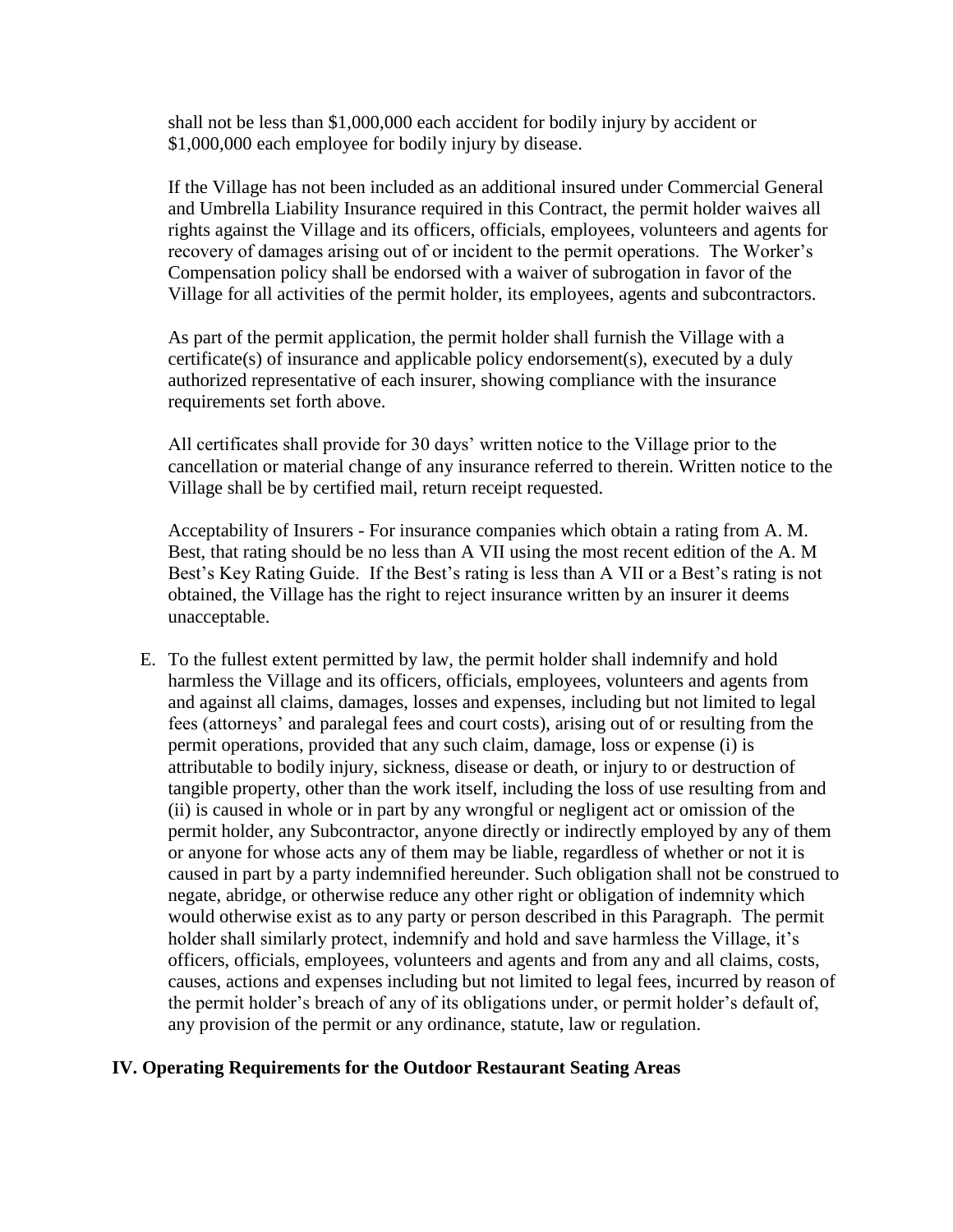- 1. The establishment of Outdoor Restaurant Seating shall not be detrimental to the health, safety, morals or general welfare of persons residing or working in the vicinity.
- 2. No Outdoor Restaurant Seating areas shall be located in any minimum yard setback or transitional yard as required by the Winfield Zoning Ordinance.
- 3. No Outdoor Restaurant Seating area shall be allowed to be placed in an existing parking lot so that it reduces the number of parking spaces below the parking standards as stated in 10-9-7: SCHEDULE OF OFF-STREET PARKING REQUIREMENTS.
	- a. All Outdoor Restaurant Seating areas located in parking lots shall be enclosed by a barrier between patrons and vehicles.
- 4. All tables, chairs and other equipment shall be constructed and set up in such a manner as to be easily removed during winter months or any other time required by the village.
- 5. The proprietor shall be required to provide additional outdoor trash receptacles for the Outdoor Restaurant Seating as required by the Village's building official. Trash receptacles shall be constructed of an impervious material and be of sturdy construction equipped with a tight fitting cover.
- 6. Sufficient area lighting for Outdoor Restaurant Seating shall be provided to alleviate any hazardous condition.
- 7. No soiled food service equipment, utensils or tableware may be kept in the Outdoor Restaurant Seating area.
- 8. All clean food service equipment, utensils or tableware must be covered prior to use by patrons.
- 9. The Outdoor Restaurant Seating shall be accessible to the disabled, and the Licensee shall at all times comply with all applicable federal, state and village laws, ordinances and regulations concerning accessibility and non-discrimination in the providing of service.
- 10. In no event shall the operation of the Outdoor Restaurant Seating interfere with the passage of pedestrian or vehicular traffic, or reduce the open portion of the sidewalk to less than thirty-six inches, clear of all obstructions, measured from edge of the sidewalk closest to the curb, lamppost or parking meter.
- 11. In no event shall the operation of, or placement of equipment or furnishings for, the Outdoor Restaurant Seating obstruct access to any taxi stand, bus stop, crosswalk, mailbox, curb cut, parking space or any other public property. The furnishings or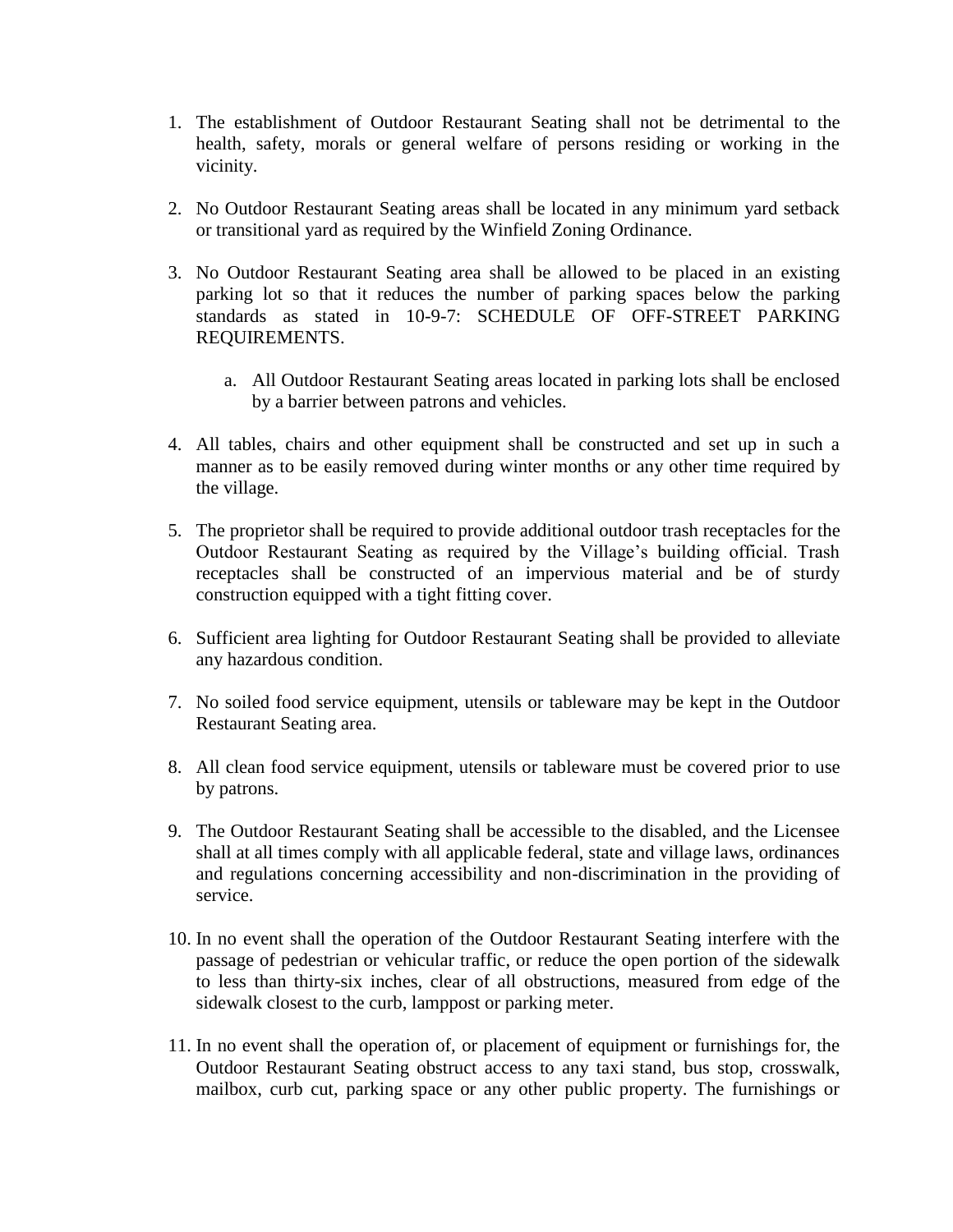equipment shall not obstruct access to any fire hydrant, fire escape or fire door, or obstruct the clear view of any traffic signal, regulatory sign or street sign. Whether the placement of equipment or furnishings obstructs access to any of the foregoing shall be the sole determination of the Village Manager or his designee.

- 12. Outdoor furnishing materials and finishes shall be durable, smooth and easily cleanable and shall be kept in sound condition and good repair.
- 13. Seeing-eye and other disability assistance dogs shall be allowed in an Outdoor Restaurant Seating area provided that they are under the control of their owner. All other animals are allowed in the Outdoor Restaurant Seating area at the discretion of the restaurant management.
- 14. All outdoor furnishings shall be designed to withstand a wind pressure of not less than thirty (30) pounds per square foot so that the furnishings will not be moved.
- 15. The Outdoor Restaurant Seating area shall have direct access to the restaurant's main public area, including restrooms.
- 16. If the restaurant does not have a liquor license and the Outdoor Restaurant Seating area is not located in a parking lot then no barrier shall be required.
- 17. Any potential operator of an Outdoor Restaurant Seating area must be able to display conformance with 9-1-2-5: International Fire Code, 2006 Edition, as may be amended from time to time, in regard to occupancy limit; circulation area; exit and signage for same, lighting, safe escape route, presence of fire extinguisher.
- 18. The Licensee shall submit a detailed drawing showing the placement of every item of furniture or equipment to be used as a part of the Outdoor Restaurant Seating. The proposed locations shall be subject to the review and approval of the Village. If a material change is made to an approved layout then an amended application shall be required.

#### **V. Additional Standards for Establishments with a Liquor License**

1. In order to segregate and distinguish Outdoor food and beverage consumption from the general public, the Outdoor Restaurant Seating area must be enclosed on all sides by a barrier not less than three (3) feet in height as measured from the grade adjacent to the seating area. If the outdoor service area is below grade of the adjacent public area, the applicant shall address to the satisfaction of the Village Manager or designee a means of differentiating the area and other performance standards.The enclosure shall provide not less than fifty percent (50%) open area in design to allow viewing within. No food or beverages shall be passed through this barrier. The barrier shall be sturdy, and must not be moved beyond the area on the plan approved by the Village. The barrier shall not obstruct any fire exit, fire escape or other required means of ingress and egress.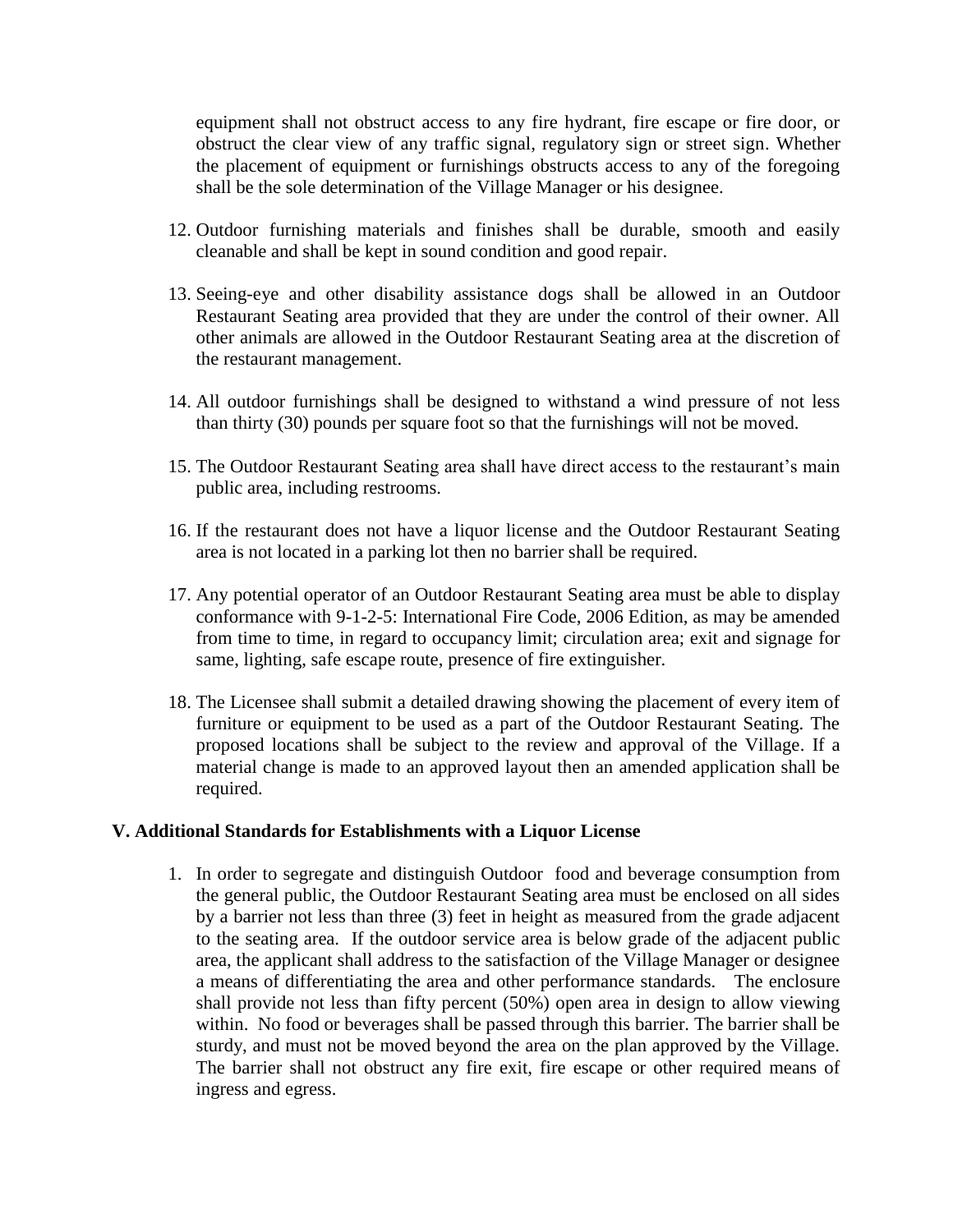- 2. The sale and consumption of alcoholic beverages in the Outdoor Restaurant Seating shall be restricted by the liquor license governing the restaurant.
- 3. Any Outdoor Restaurant Seating may only be open between the hours consistent with those associated with the type of license the applicant possesses. The Liquor Commissioner may modify the hours out of concern for potential disruption of residential or other noise sensitive uses.
- 4. Signage governing no liquor sales to persons under the age of 21 years shall be displayed in a prominent place in the Outdoor Restaurant Seating as depicted below.



#### **VI. License Fee and Term**

Outdoor restaurant seating licenses are issued annually and expire December 31 of each year. A new application shall be submitted each year. The license fee is \$25.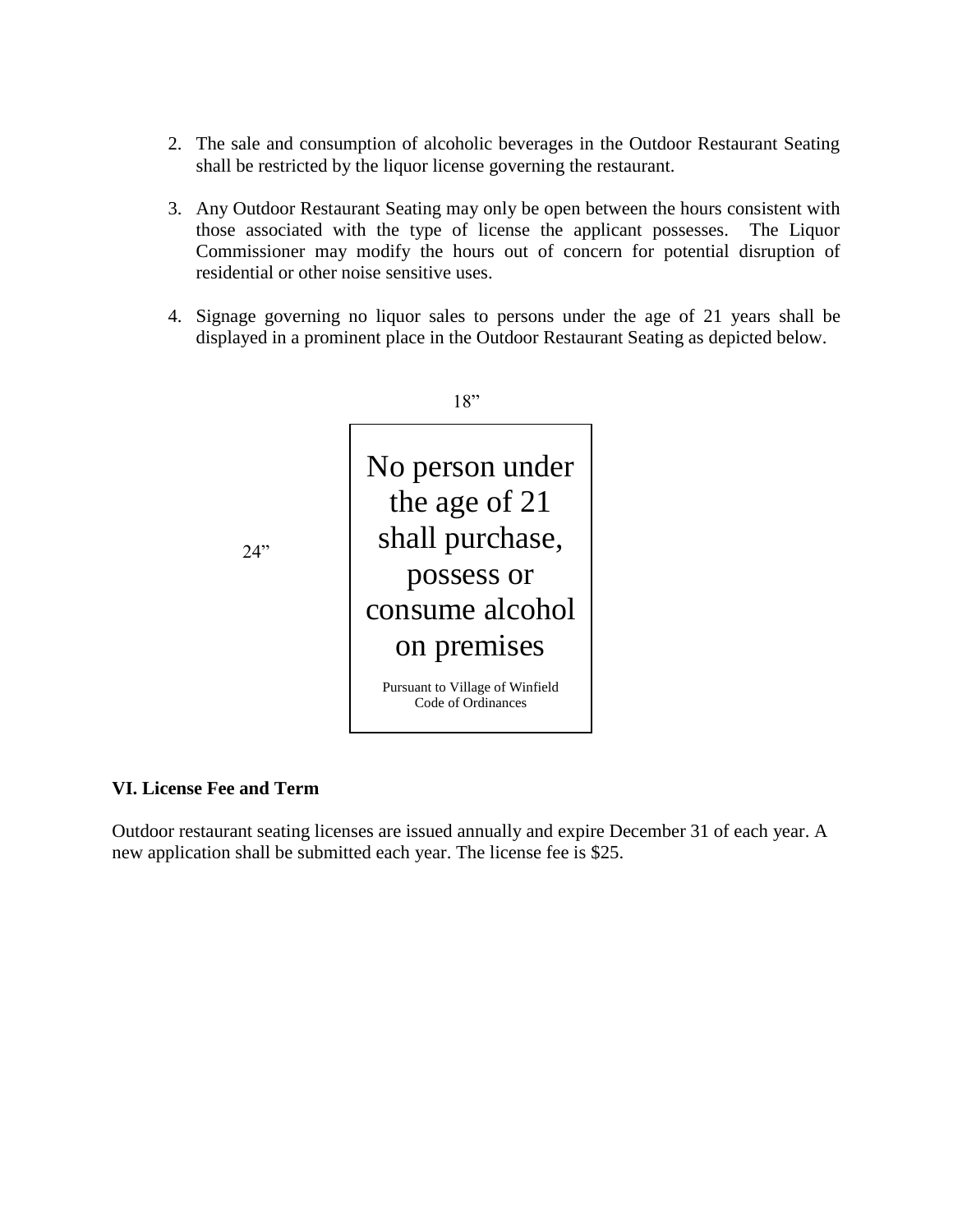#### **IDEMNIFICATION**

WHEREAS, the undersigned desires to maintain an outdoor restaurant seating area on a portion of the public sidewalk in the Village of Winfield;

WHEREAS, the Village of Winfield is willing to permit the undersigned to maintain such an area, provided that the Village will not thereby incur the risk of any liabilities to the undersigned, or to any third party or employee of the undersigned, by virtue of the presence or actions of the undersigned;

NOW, THEREFORE, the undersigned agrees to indemnify, defend and hold harmless the Village of Winfield, its officers, employees and agents against any and all loss, liability, damage, claims, costs and expenses, including attorney's fees which it may hereafter suffer, incur, be put to or pay out as a result of the undersigned's operation of the restaurant outdoor seating area and the undersigned shall at his or her own expense, appear defend and pay all fees of attorneys and all costs and other expenses arising there from or incurred in connection therewith; and, if any judgments shall be rendered against the Village in any such action, the undersigned shall satisfy and discharge the same excluding only such claims, demands or losses, which result form the sole negligence of the Village of Winfield or its officers, agents or employees.

| WITNESS: |           |                     |  |
|----------|-----------|---------------------|--|
|          |           |                     |  |
|          | Signature |                     |  |
|          |           |                     |  |
|          |           | Name (Please Print) |  |
|          | Title     |                     |  |
|          | Address   |                     |  |
|          |           |                     |  |

City, State, Zip